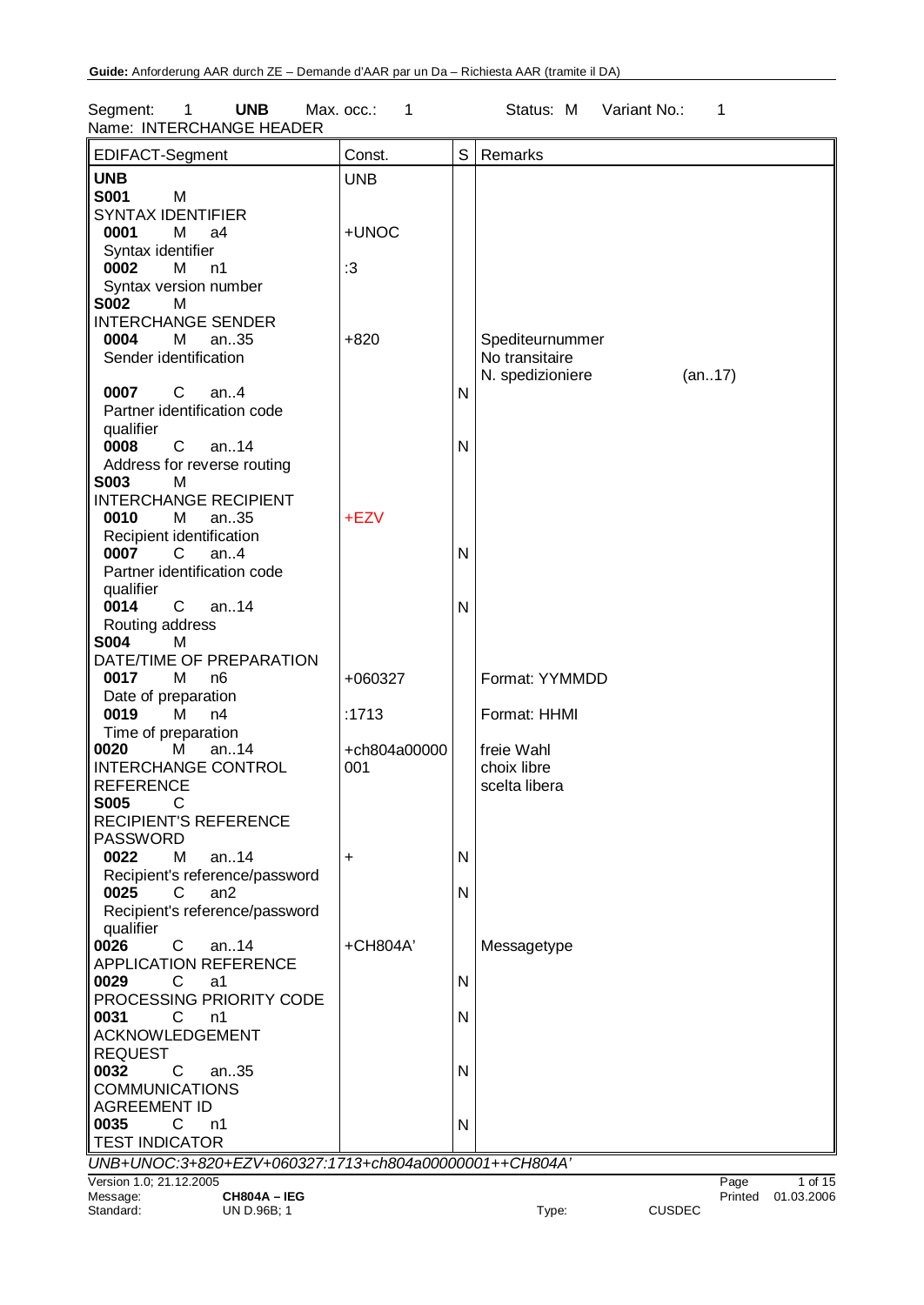| <b>UNH</b><br>Segment:<br>2<br>Name: MESSAGE HEADER                                                                                                                                                                                                                                                                                                                                                                                                                                                                                                                    | Max. occ.:<br>1                                                                           |        | Status: M<br>Variant No.:<br>1             |
|------------------------------------------------------------------------------------------------------------------------------------------------------------------------------------------------------------------------------------------------------------------------------------------------------------------------------------------------------------------------------------------------------------------------------------------------------------------------------------------------------------------------------------------------------------------------|-------------------------------------------------------------------------------------------|--------|--------------------------------------------|
| EDIFACT-Segment                                                                                                                                                                                                                                                                                                                                                                                                                                                                                                                                                        | Const.                                                                                    |        | S Remarks                                  |
| <b>UNH</b><br>0062<br>M an14<br><b>MESSAGE REFERENCE</b><br><b>NUMBER</b><br><b>S009</b><br>M<br><b>MESSAGE IDENTIFIER</b><br>0065<br>м<br>an.6<br>Message type identifier<br>0052<br>м<br>an.3<br>Message type version number<br>0054<br>M<br>an.3<br>Message type release number<br>0051<br>М<br>an.2<br>Controlling agency<br>an.6<br>0057<br>C.<br>Association assigned code<br>8900<br>C<br>an $.35$<br><b>COMMON ACCESS</b><br><b>REFERENCE</b><br><b>S010</b><br>C<br><b>STATUS OF THE TRANSFER</b><br>0070<br>м<br>$n_{\cdot}$ .2<br>Sequence message transfer | <b>UNH</b><br>$\ddot{}$<br>ch804a000000<br>01<br>+CUSDEC<br>:D<br>:96B<br>:UN<br>:CH804A' | N<br>N | freie Wahl<br>choix libre<br>scelta libera |
| number<br>0073<br>C<br>a1<br>First/last sequence message                                                                                                                                                                                                                                                                                                                                                                                                                                                                                                               |                                                                                           | N      |                                            |
| transfer indication                                                                                                                                                                                                                                                                                                                                                                                                                                                                                                                                                    |                                                                                           |        |                                            |

*UNH+ch804a00000001+CUSDEC:D:96B:UN:CH804A'*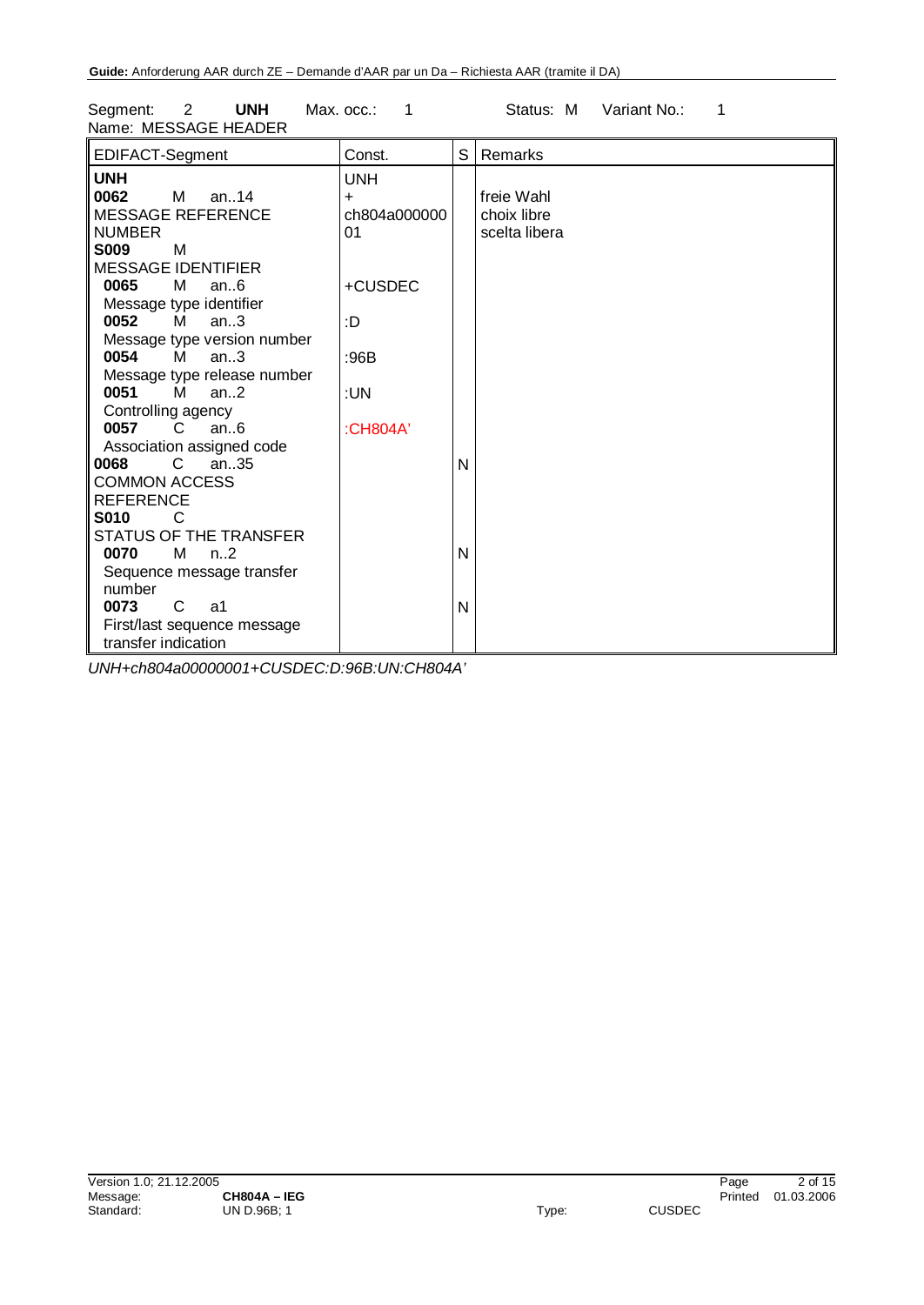| EDIFACT-Segment               | Const.          | S            | Remarks                             |        |
|-------------------------------|-----------------|--------------|-------------------------------------|--------|
| <b>BGM</b>                    | <b>BGM</b>      |              |                                     |        |
| C002<br>C                     |                 |              |                                     |        |
| DOCUMENT/MESSAGE NAME         |                 |              |                                     |        |
| 1001<br>C<br>an.3             | $\ddot{}$       | N            |                                     |        |
| Document/message name,        |                 |              |                                     |        |
| coded                         |                 |              |                                     |        |
| 1131<br>$\mathsf{C}$<br>an.3  |                 | N            |                                     |        |
| Code list qualifier           |                 |              |                                     |        |
| 3055<br>C.<br>an.3            |                 | N            |                                     |        |
| Code list responsible agency, |                 |              |                                     |        |
| coded                         |                 |              |                                     |        |
| 1000<br>C<br>an35             | :06DE36070051   |              | <b>N MRN</b>                        |        |
| Document/message name         | 8455M0          |              |                                     | (an18) |
|                               |                 |              |                                     |        |
| C <sub>106</sub><br>С         |                 |              |                                     |        |
| DOCUMENT/MESSAGE              |                 |              |                                     |        |
| <b>IDENTIFICATION</b>         |                 |              |                                     |        |
| 1004<br>an35<br>C             | +DeklNrSped01   |              | <b>Deklarationsnummer Spediteur</b> |        |
| Document/message number       | 28'             |              | No déclaration transitaire          |        |
|                               |                 |              | N. dichiarazione spedizioniere      | (an17) |
| 1056<br>C<br>an.9             |                 | N            |                                     |        |
| Version                       |                 |              |                                     |        |
| 1060<br>C<br>an.6             |                 | N            |                                     |        |
| Revision number               |                 |              |                                     |        |
| 1225<br>C<br>an.3             |                 | N            |                                     |        |
| MESSAGE FUNCTION, CODED       |                 |              |                                     |        |
| $\mathsf{C}$<br>4343<br>an.3  |                 | $\mathsf{N}$ |                                     |        |
| RESPONSE TYPE, CODED          |                 |              |                                     |        |
|                               | $\sim$ $\cdots$ |              |                                     |        |

Segment: 3 **BGM** Max. occ.: 1 Status: M Variant No.: 1 Name: Beginning of message

*BGM+:::06DE360700518455M0+DeklNrSped0128'*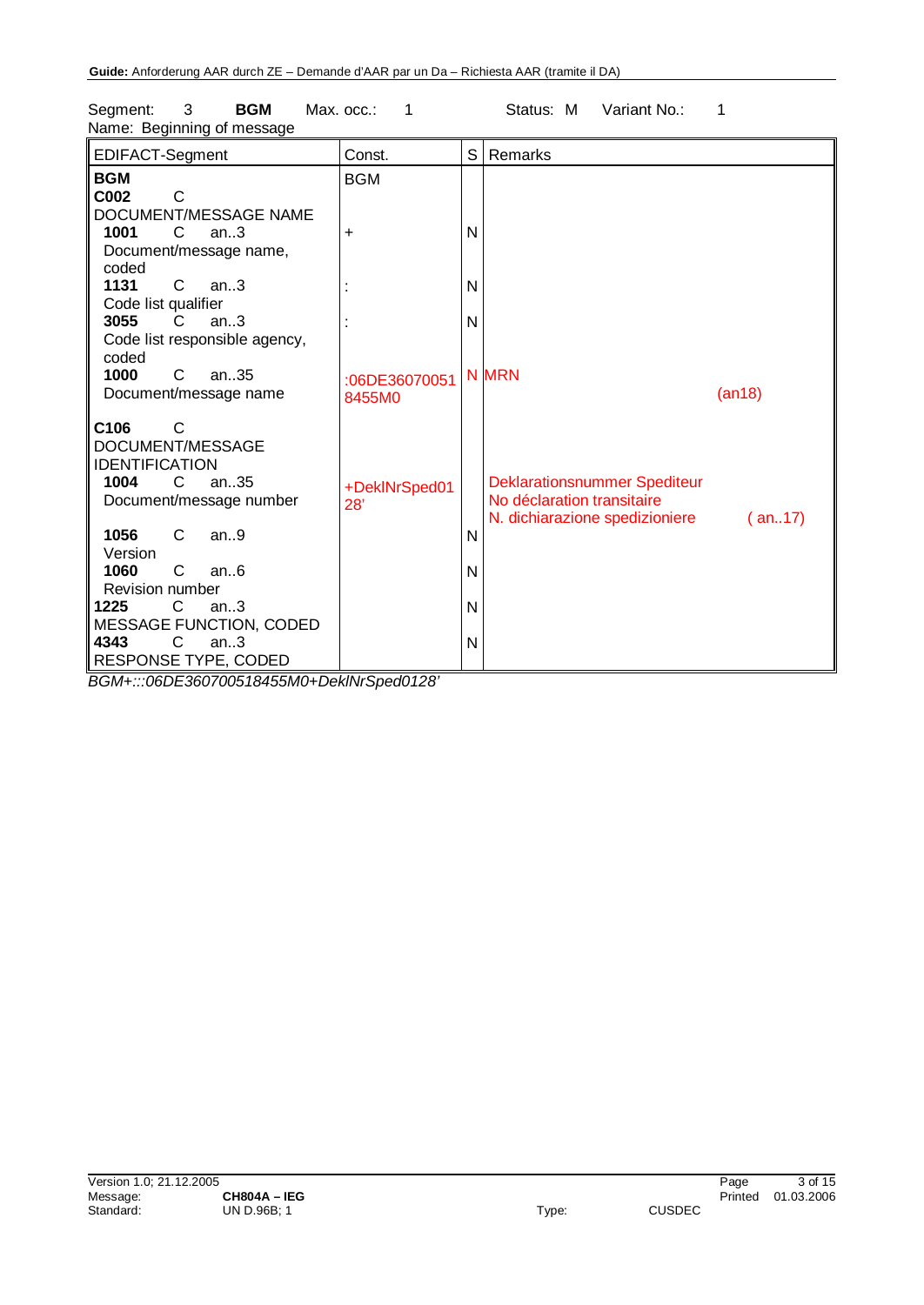| 5<br><b>LOC</b><br>Segment:<br>Name: Place/location identification                                | Max. occ.:<br>99    |                | Status: C<br>Variant No.:<br>1                                                              |
|---------------------------------------------------------------------------------------------------|---------------------|----------------|---------------------------------------------------------------------------------------------|
| EDIFACT-Segment                                                                                   | Const.              | S              | Remarks                                                                                     |
| <b>LOC</b><br>3227<br>М<br>an.3<br>PLACE/LOCATION QUALIFIER                                       | <b>LOC</b><br>$+22$ |                |                                                                                             |
| C517<br>C<br><b>LOCATION IDENTIFICATION</b><br>3225<br>C<br>an25<br>Place/location identification | +CH001801'          |                | N   Dienststellennummer tatsächliche Bestimmung<br>Bureau de douane de destination effectif |
| 1131<br>C<br>an.3<br>Code list qualifier                                                          |                     | $\mathsf{N}$   | Ufficio doganale di destinazione effettivo (an8)                                            |
| 3055<br>C.<br>an.3<br>Code list responsible agency,<br>Coded                                      |                     | $\mathsf{N}$   |                                                                                             |
| 3224<br>an70<br>C<br>Place/location                                                               |                     | N              |                                                                                             |
| C519<br>C<br>RELATED LOCATION ONE<br><b>IDENTIFICATION</b>                                        |                     |                |                                                                                             |
| 3223<br>an25<br>C<br>Related place/location one<br>Identification                                 |                     | $\mathsf{N}$   |                                                                                             |
| 3223<br>an25<br>C.<br>Related place/location one                                                  |                     | $\mathsf{N}$   |                                                                                             |
| Identification<br>1131<br>an.3<br>C.<br>Code list qualifier                                       |                     | $\mathsf{N}$   |                                                                                             |
| 3055<br>an.3<br>C.<br>Code list responsible agency,                                               |                     | N              |                                                                                             |
| Coded<br>3222<br>$\mathsf{C}$<br>an70<br>Related place/location one                               |                     | $\mathsf{N}$   |                                                                                             |
| C553<br>C<br>RELATED LOCATION TWO<br><b>IDENTIFICATION</b>                                        |                     |                |                                                                                             |
| 3233<br>an25<br>C<br>Related place/location two<br>Identification                                 |                     | N              |                                                                                             |
| 1131<br>an.3<br>C.<br>Code list qualifier<br>3055<br>C<br>an.3                                    |                     | N<br>${\sf N}$ |                                                                                             |
| Code list responsible agency,<br>Coded                                                            |                     |                |                                                                                             |
| 3232<br>an70<br>C<br>Related place/location two<br>5479<br>C<br>an.3                              |                     | N<br>${\sf N}$ |                                                                                             |
| RELATION, CODED                                                                                   |                     |                |                                                                                             |

*LOC+22+CH001801'*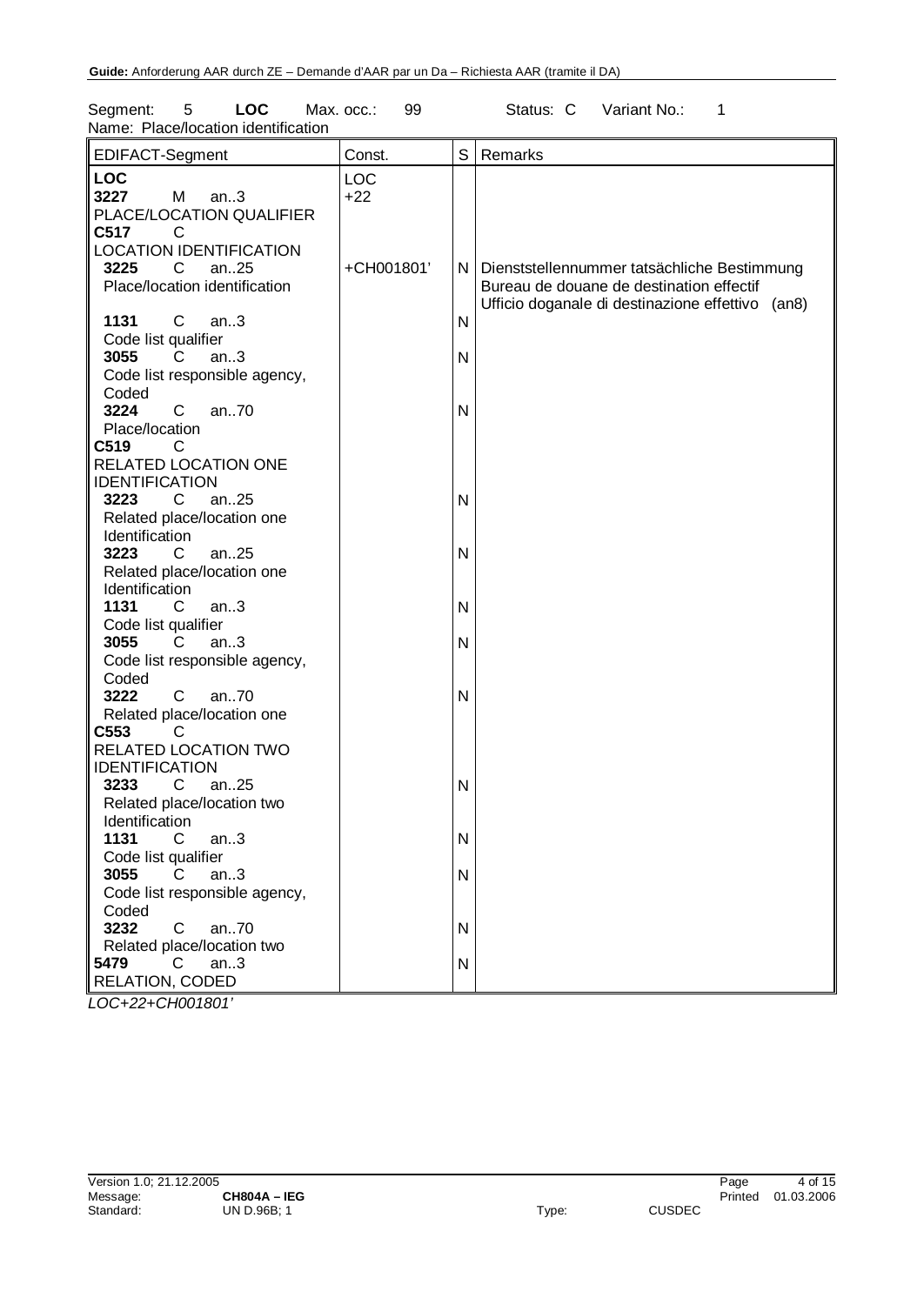| SG <sub>1</sub><br>Segment group:<br>RFF-DTM-SG2<br><b>RFF</b><br>13<br>Segment:<br>Name: Reference                                                                                                                                                                                       | 99<br>$Max.$ $occ.$ :<br>$Max.$ $occ.$ :<br>1  | Variant No.:<br>Status: C<br>Variant No.:<br>Status: M                                                        |  |
|-------------------------------------------------------------------------------------------------------------------------------------------------------------------------------------------------------------------------------------------------------------------------------------------|------------------------------------------------|---------------------------------------------------------------------------------------------------------------|--|
| <b>EDIFACT-Segment</b>                                                                                                                                                                                                                                                                    | Const.                                         | S<br><b>Remarks</b>                                                                                           |  |
| <b>RFF</b><br>C <sub>506</sub><br>М<br><b>REFERENCE</b><br>1153<br>M<br>an.3<br>Reference qualifier<br>$\mathbf{C}$<br>an $.35$<br>1154<br>Reference number<br>1156<br>C<br>an.6<br>Line number<br>C<br>4000<br>an. $.35$<br>Reference version number<br>$DFT: ADF: DescialaluC model AE$ | <b>RFF</b><br>$+ABE$<br>:DossierNrSpd<br>0145' | <b>Dossiernummer Spediteur</b><br>No de dossier transitaire<br>N. d'incarto spedizioniere<br>(an22)<br>N<br>N |  |

*RFF+ABE:DossierNrSpd0145'*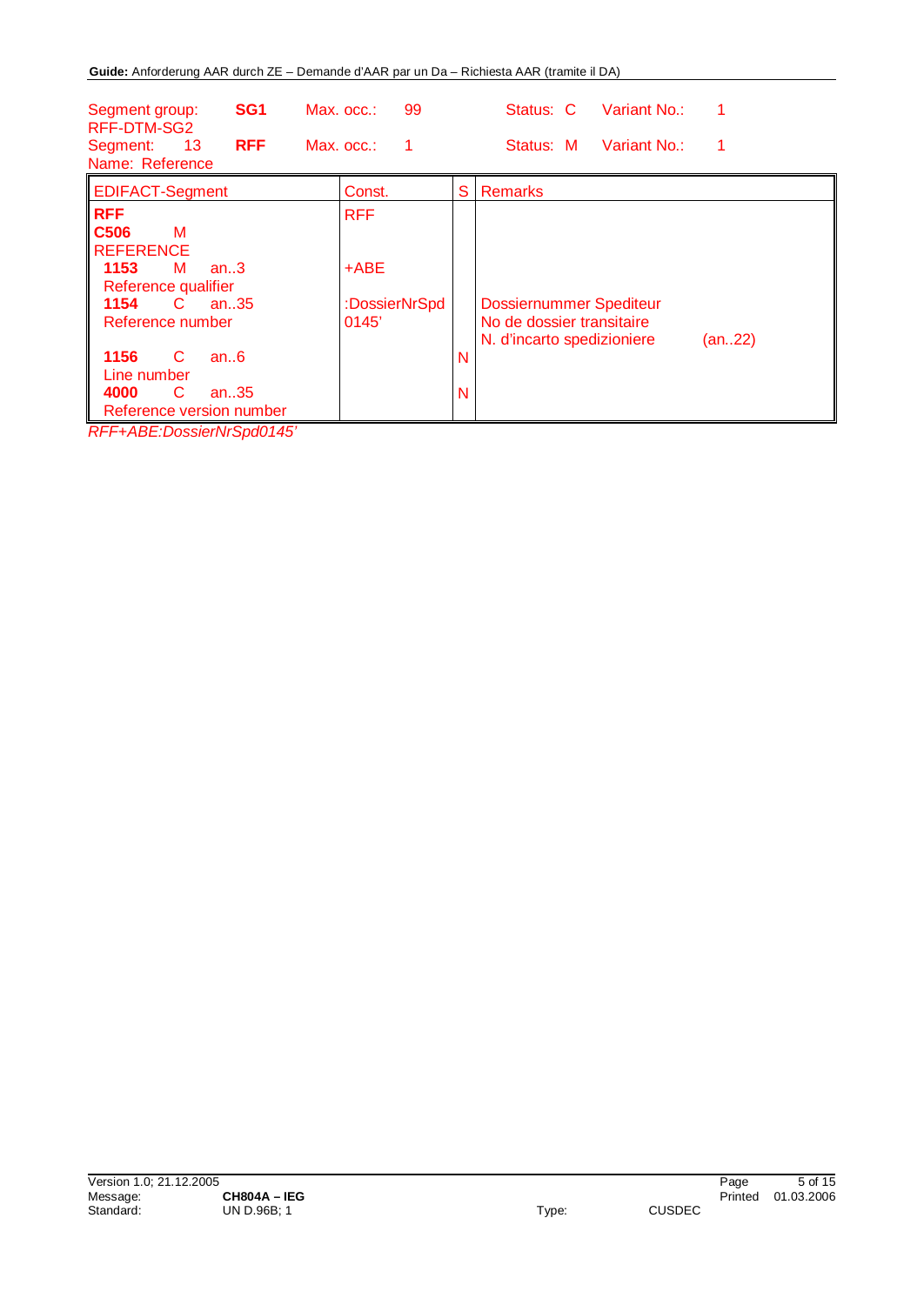| SG <sub>6</sub><br>Segment group:<br>NAD-RFF-CTA-COM                                                      | 10<br>Max. occ.:           |              | Variant No.:<br>Status: C<br>1                                  |
|-----------------------------------------------------------------------------------------------------------|----------------------------|--------------|-----------------------------------------------------------------|
| Segment:<br>23<br><b>NAD</b><br>Name: Name and address                                                    | Max. occ.:<br>$\mathbf{1}$ |              | Status: M<br>Variant No.:<br>1                                  |
| EDIFACT-Segment                                                                                           | Const.                     | S            | Remarks                                                         |
| <b>NAD</b><br>3035<br>М<br>an.3<br>PARTY QUALIFIER<br>C082<br>C<br>PARTY IDENTIFICATION<br><b>DETAILS</b> | <b>NAD</b><br>$+FW$        |              |                                                                 |
| 3039<br>M<br>an35<br>Party id. identification                                                             | $+820'$                    |              | Spediteurnummer<br>No transitaire<br>N. spedizioniere<br>(an17) |
| 1131<br>C<br>an.3                                                                                         |                            | $\mathsf{N}$ |                                                                 |
| Code list qualifier<br>3055<br>C<br>an.3<br>Code list responsible agency,                                 |                            | $\mathsf{N}$ |                                                                 |
| coded<br>$\mathsf C$<br>C058                                                                              |                            |              |                                                                 |
| NAME AND ADDRESS<br>3124<br>М<br>an35                                                                     |                            | $\mathsf{N}$ |                                                                 |
| Name and address line<br>3124<br>C<br>an35                                                                |                            | $\mathsf{N}$ |                                                                 |
| Name and address line                                                                                     |                            |              |                                                                 |
| 3124<br>an35<br>C.                                                                                        |                            | $\mathsf{N}$ |                                                                 |
| Name and address line                                                                                     |                            |              |                                                                 |
| 3124<br>$\mathsf{C}$<br>an35                                                                              |                            | $\mathsf{N}$ |                                                                 |
| Name and address line<br>$\mathsf{C}$<br>3124<br>an35                                                     |                            | $\mathsf{N}$ |                                                                 |
| Name and address line                                                                                     |                            |              |                                                                 |
| <b>C080</b><br>C                                                                                          |                            |              |                                                                 |
| PARTY NAME                                                                                                |                            |              |                                                                 |
| 3036<br>M<br>an35<br>Party name                                                                           |                            | $\mathsf{N}$ |                                                                 |
| 3036<br>an35<br>C                                                                                         |                            | $\mathsf{N}$ |                                                                 |
| Party name                                                                                                |                            |              |                                                                 |
| 3036<br>C<br>an35                                                                                         |                            | N            |                                                                 |
| Party name<br>3036<br>C<br>an35                                                                           |                            | ${\sf N}$    |                                                                 |
| Party name                                                                                                |                            |              |                                                                 |
| 3036<br>an35<br>C                                                                                         |                            | $\mathsf{N}$ |                                                                 |
| Party name                                                                                                |                            |              |                                                                 |
| 3045<br>$\mathsf{C}$<br>an.3<br>Party name format, coded                                                  |                            | ${\sf N}$    |                                                                 |
| C059<br>C                                                                                                 |                            |              |                                                                 |
| <b>STREET</b>                                                                                             |                            |              |                                                                 |
| 3042<br>M<br>an35                                                                                         |                            | $\mathsf{N}$ |                                                                 |
| Street and number/p.o. box                                                                                |                            |              |                                                                 |
| 3042<br>an35<br>C<br>Street and number/p.o. box                                                           |                            | ${\sf N}$    |                                                                 |
| 3042<br>C<br>an35                                                                                         |                            | ${\sf N}$    |                                                                 |
| Street and number/p.o. box                                                                                |                            |              |                                                                 |
| 3042<br>$\mathsf{C}$<br>an35                                                                              |                            | $\mathsf{N}$ |                                                                 |
| Street and number/p.o. box                                                                                |                            |              |                                                                 |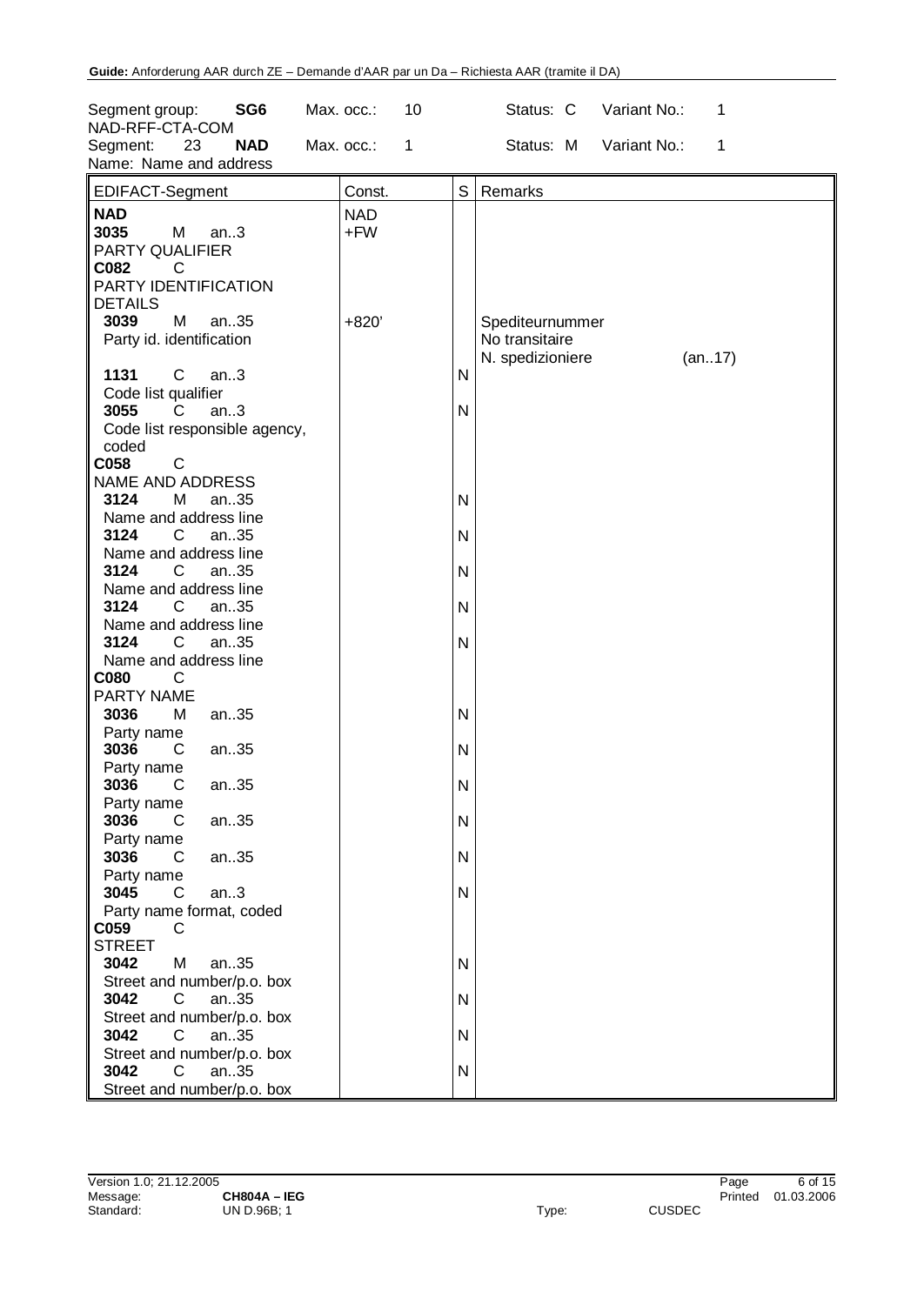| 23<br>Segment:<br><b>NAD</b>  | Max. occ.: |   | Status: M | Variant No.: |  |
|-------------------------------|------------|---|-----------|--------------|--|
| <b>EDIFACT-Segment</b>        | Const.     | S | Remarks   |              |  |
| 3164<br>an35<br>C             |            |   |           |              |  |
| <b>CITY NAME</b>              |            |   |           |              |  |
| 3229<br>C<br>an9              |            | N |           |              |  |
| COUNTRY SUB-ENTITY            |            |   |           |              |  |
| IDENTIFICATION                |            |   |           |              |  |
| 3251<br>C<br>an.9             |            | N |           |              |  |
| POSTCODE IDENTIFICATION       |            |   |           |              |  |
| 3207<br>C<br>an $3$           |            | N |           |              |  |
| COUNTRY, CODED                |            |   |           |              |  |
| $\cdots$ $\sim$ $\sim$ $\sim$ |            |   |           |              |  |

*NAD+FW+820'*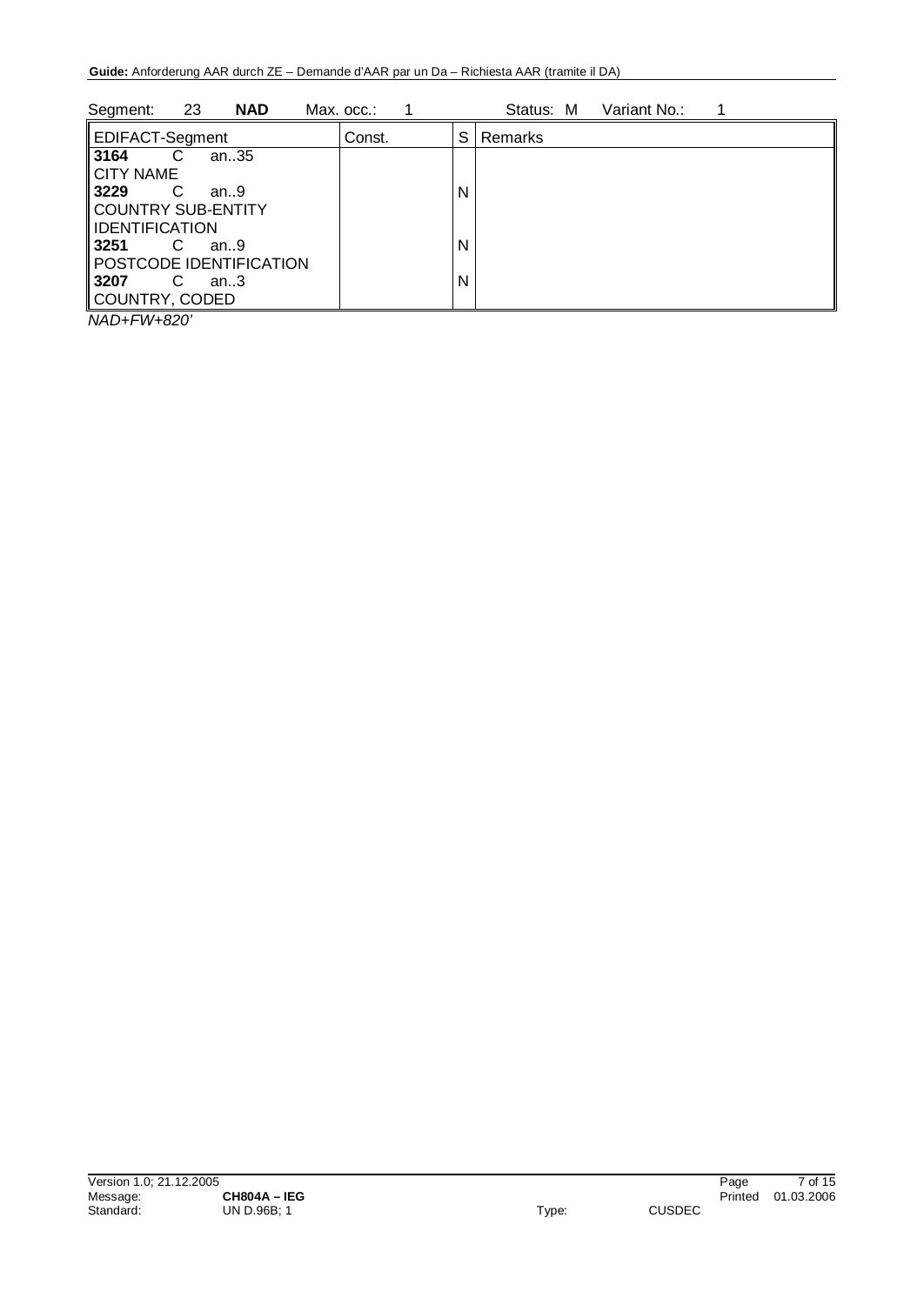| SG <sub>6</sub><br>Segment group:<br>NAD-RFF-CTA-COM     | 10<br>Max. occ.: | Status: C<br>Variant No.:<br>1                                |
|----------------------------------------------------------|------------------|---------------------------------------------------------------|
| Segment:<br>23<br><b>NAD</b><br>Name: Name and address   | Max. occ.:<br>1  | Variant No.:<br>Status: M<br>$\mathbf{1}$                     |
| EDIFACT-Segment                                          | Const.           | S<br>Remarks                                                  |
| <b>NAD</b>                                               | <b>NAD</b>       |                                                               |
| 3035<br>M<br>an.3<br>PARTY QUALIFIER<br>C082<br>C        | +DT              |                                                               |
| PARTY IDENTIFICATION<br><b>DETAILS</b>                   |                  |                                                               |
| 3039<br>M<br>an35<br>Party id. identification            | $+1'$            | Deklarantennummer<br>No déclarant<br>N. dichiarante<br>(an17) |
| 1131<br>C<br>an.3<br>Code list qualifier                 |                  | N                                                             |
| 3055<br>an.3<br>C.<br>Code list responsible agency,      |                  | $\mathsf{N}$                                                  |
| Coded<br>$\mathsf{C}$<br>C058<br><b>NAME AND ADDRESS</b> |                  |                                                               |
| 3124<br>М<br>an35<br>Name and address line               |                  | $\mathsf{N}$                                                  |
| 3124<br>$\mathsf{C}^-$<br>an35<br>Name and address line  |                  | N                                                             |
| 3124<br>C.<br>an35<br>Name and address line              |                  | $\mathsf{N}$                                                  |
| 3124<br>C.<br>an35<br>Name and address line              |                  | $\mathsf{N}$                                                  |
| 3124<br>C.<br>an35<br>Name and address line              |                  | $\mathsf{N}$                                                  |
| C080<br>C<br>PARTY NAME                                  |                  |                                                               |
| 3036<br>М<br>an35<br>Party name                          |                  | $\mathsf{N}$                                                  |
| 3036<br>an35<br>C<br>Party name                          |                  | $\mathsf{N}$                                                  |
| 3036<br>$C$ an. 35<br>Party name                         |                  | ${\sf N}$                                                     |
| 3036<br>an35<br>C<br>Party name                          |                  | N                                                             |
| 3036<br>C<br>an35<br>Party name                          |                  | N                                                             |
| 3045<br>$\mathsf{C}$<br>an.3<br>Party name format, coded |                  | ${\sf N}$                                                     |
| C059<br>C<br><b>STREET</b>                               |                  |                                                               |
| 3042<br>M<br>an35<br>Street and number/p.o. box          |                  | ${\sf N}$                                                     |
| 3042<br>C<br>an35<br>Street and number/p.o. box          |                  | N                                                             |
| 3042<br>an35<br>C<br>Street and number/p.o. box          |                  | N                                                             |
| 3042<br>C<br>an35<br>Street and number/p.o. box          |                  | N                                                             |
| $\overline{C}$<br>an35<br>3164<br><b>CITY NAME</b>       |                  | $\mathsf{N}$                                                  |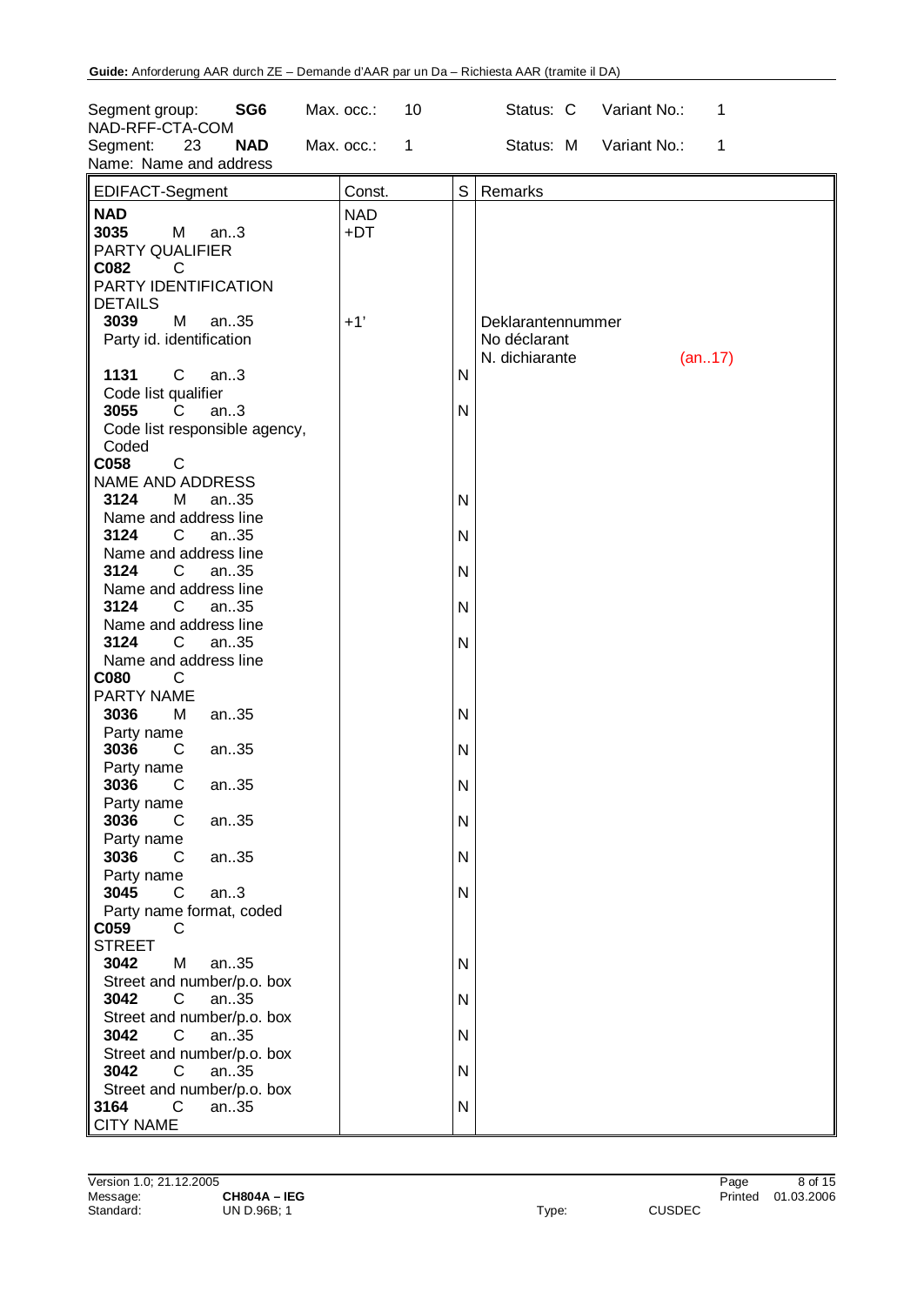| 23<br><b>NAD</b><br>Segment: | Max. occ.: |   | Variant No.:<br>Status: M |
|------------------------------|------------|---|---------------------------|
| <b>EDIFACT-Segment</b>       | Const.     | S | <b>Remarks</b>            |
| 3229<br>an.9                 |            | N |                           |
| COUNTRY SUB-ENTITY           |            |   |                           |
| <b>IDENTIFICATION</b>        |            |   |                           |
| 3251<br>C<br>an.9            |            | N |                           |
| POSTCODE IDENTIFICATION      |            |   |                           |
| 3207<br>an.3                 |            | N |                           |
| COUNTRY, CODED               |            |   |                           |

*NAD+DT+1'*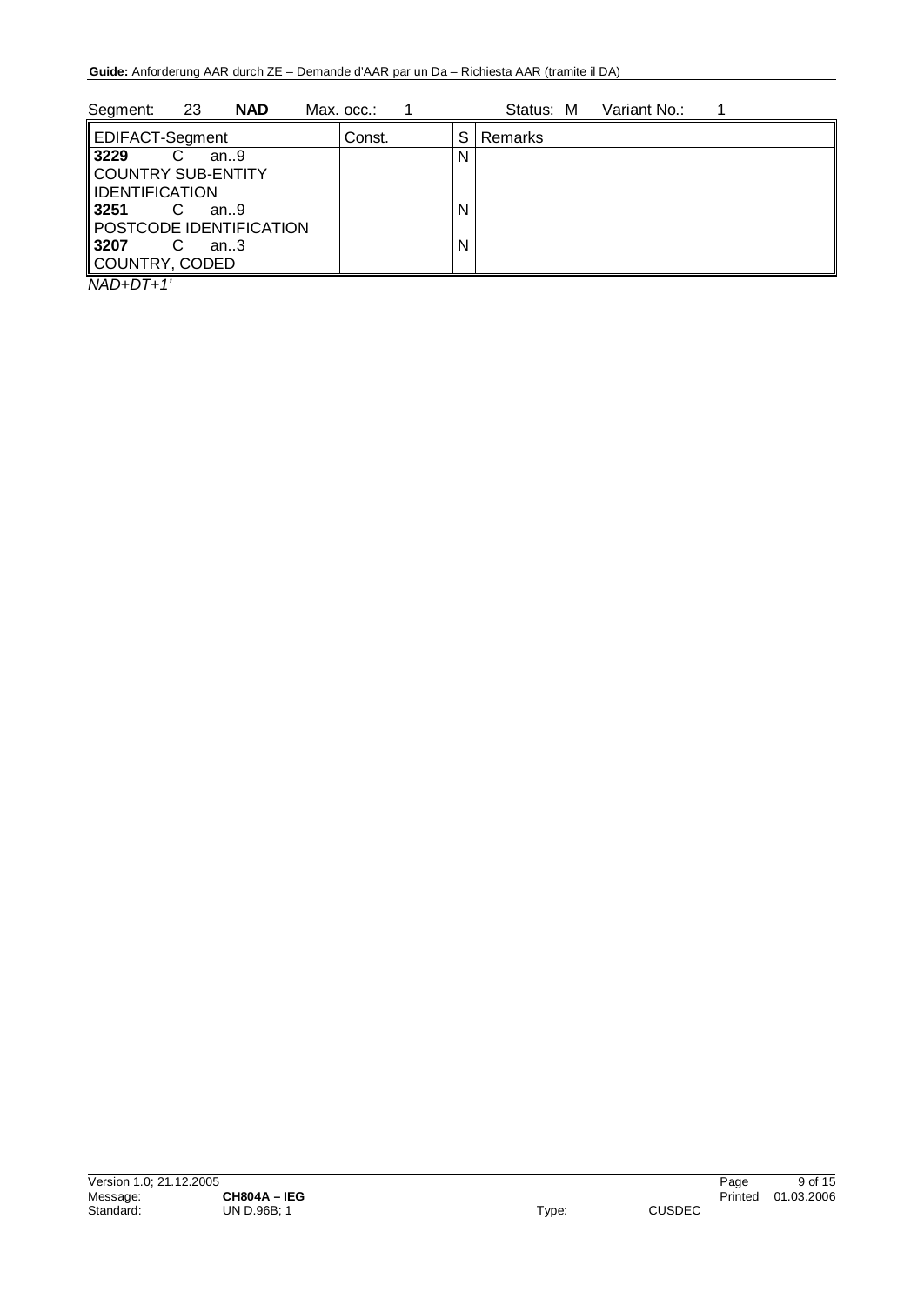| SG <sub>6</sub><br>Segment group:<br>NAD-RFF-CTA-COM   | 10<br>Max. occ.: |              | Status: C                | Variant No.:                            | 1      |
|--------------------------------------------------------|------------------|--------------|--------------------------|-----------------------------------------|--------|
| 23<br><b>NAD</b><br>Segment:<br>Name: Name and address | Max. occ.:<br>1  |              | Status: M                | Variant No.:                            | 1      |
| <b>EDIFACT-Segment</b>                                 | Const.           | S            | <b>Remarks</b>           |                                         |        |
| <b>NAD</b>                                             | <b>NAD</b>       |              |                          |                                         |        |
| 3035<br>M<br>an.3                                      | $+TD$            |              |                          |                                         |        |
| <b>PARTY QUALIFIER</b>                                 |                  |              |                          |                                         |        |
| <b>C082</b><br>C                                       |                  |              |                          |                                         |        |
| <b>PARTY IDENTIFICATION</b>                            |                  |              |                          |                                         |        |
| <b>DETAILS</b>                                         |                  |              |                          |                                         |        |
| M<br>an35<br>3039                                      | +CH177'          |              |                          | Zugelassener Empfänger Kennnummer (TIN) |        |
| Party id. identification                               |                  |              | Déstinataire agréé       |                                         |        |
|                                                        |                  |              | Destinatario autorizzato |                                         | (an17) |
| $\mathbf C$<br>1131<br>an.3                            |                  | N            |                          |                                         |        |
| Code list qualifier                                    |                  |              |                          |                                         |        |
| 3055<br>an.3<br>$\overline{\mathbf{C}}$                |                  | N            |                          |                                         |        |
| Code list responsible agency,                          |                  |              |                          |                                         |        |
| Coded<br><b>C058</b><br>$\mathbf C$                    |                  |              |                          |                                         |        |
| <b>NAME AND ADDRESS</b>                                |                  |              |                          |                                         |        |
| 3124<br>М<br>an.35                                     |                  | N            |                          |                                         |        |
| Name and address line                                  |                  |              |                          |                                         |        |
| 3124<br>an35<br>C.                                     |                  | N            |                          |                                         |        |
| Name and address line                                  |                  |              |                          |                                         |        |
| 3124<br>C<br>an.35                                     |                  | N            |                          |                                         |        |
| Name and address line                                  |                  |              |                          |                                         |        |
| 3124<br>C<br>an35                                      |                  | N            |                          |                                         |        |
| Name and address line                                  |                  |              |                          |                                         |        |
| 3124<br>$\mathbf{C}$<br>an.35                          |                  | N            |                          |                                         |        |
| Name and address line                                  |                  |              |                          |                                         |        |
| <b>C080</b><br>C                                       |                  |              |                          |                                         |        |
| <b>PARTY NAME</b><br>an35<br>3036<br>M                 |                  | N            |                          |                                         |        |
| Party name                                             |                  |              |                          |                                         |        |
| an35<br>3036<br>C                                      |                  | N            |                          |                                         |        |
| Party name                                             |                  |              |                          |                                         |        |
| 3036<br>an35<br>С                                      |                  | N            |                          |                                         |        |
| Party name                                             |                  |              |                          |                                         |        |
| 3036<br>$\mathsf{C}$<br>an35                           |                  | N            |                          |                                         |        |
| Party name                                             |                  |              |                          |                                         |        |
| 3036<br>an.35<br>C                                     |                  | $\mathsf{N}$ |                          |                                         |        |
| Party name                                             |                  |              |                          |                                         |        |
| 3045<br>an.3<br>$\mathbf C$                            |                  | $\mathsf{N}$ |                          |                                         |        |
| Party name format, coded                               |                  |              |                          |                                         |        |
| <b>C059</b><br>C<br><b>STREET</b>                      |                  |              |                          |                                         |        |
| 3042<br>M<br>an.35                                     |                  | N            |                          |                                         |        |
| Street and number/p.o. box                             |                  |              |                          |                                         |        |
| 3042<br>$\mathsf{C}$<br>an.35                          |                  | N            |                          |                                         |        |
| Street and number/p.o. box                             |                  |              |                          |                                         |        |
| 3042<br>$\mathsf{C}$<br>an.35                          |                  | N            |                          |                                         |        |
| Street and number/p.o. box                             |                  |              |                          |                                         |        |
| 3042<br>$\mathsf{C}$<br>an.35                          |                  | $\mathsf{N}$ |                          |                                         |        |
| Street and number/p.o. box                             |                  |              |                          |                                         |        |
| $\mathbf{C}$<br>3164<br>an.35                          |                  | $\mathsf{N}$ |                          |                                         |        |
| <b>CITY NAME</b>                                       |                  |              |                          |                                         |        |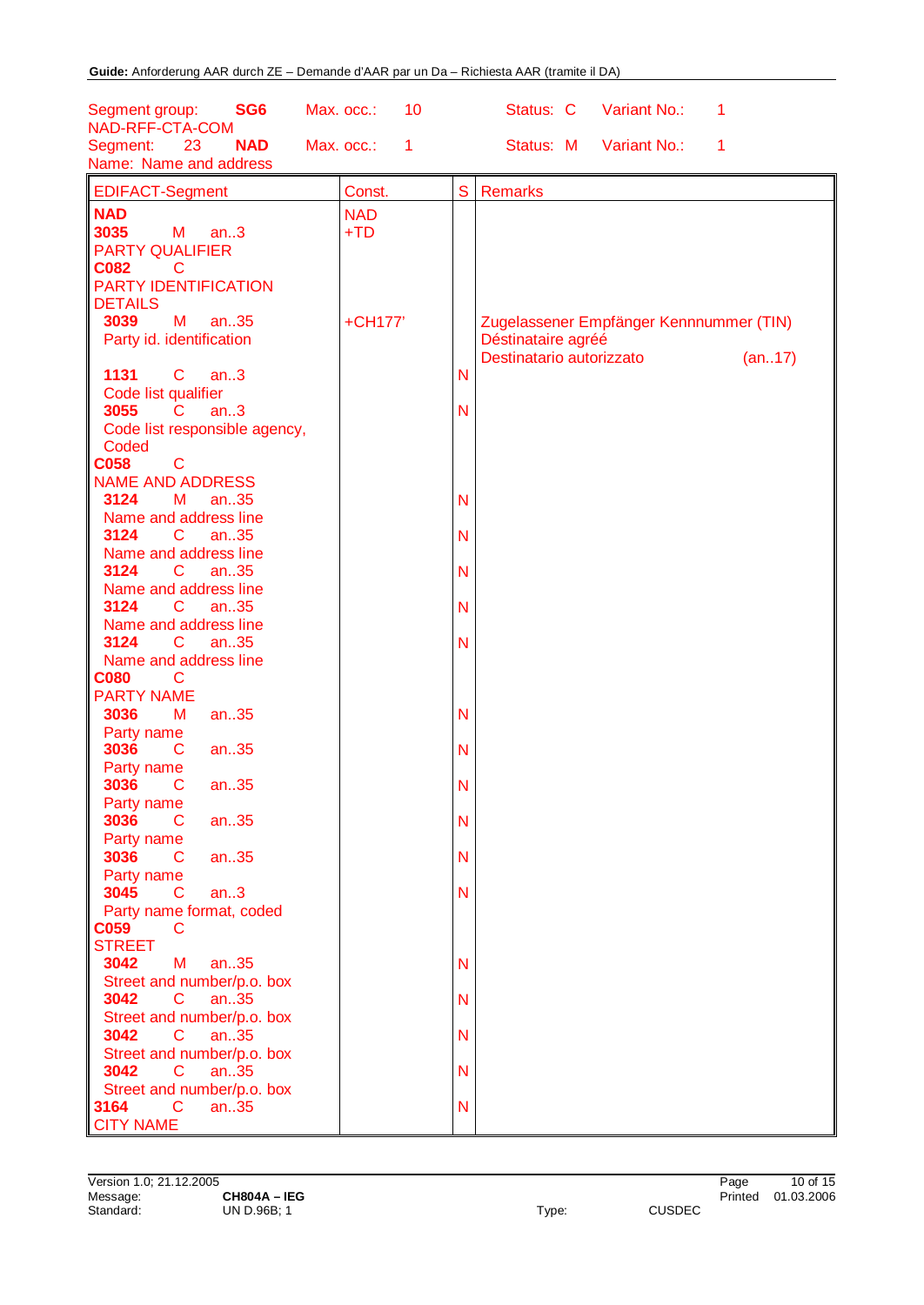| -23<br><b>NAD</b><br>Segment:                                                                                                                 | Max. occ.: | Variant No.:<br>Status: M |
|-----------------------------------------------------------------------------------------------------------------------------------------------|------------|---------------------------|
| EDIFACT-Segment                                                                                                                               | Const.     | Remarks<br>S              |
| 3229<br>an.9<br>COUNTRY SUB-ENTITY<br><b>IDENTIFICATION</b><br>3251<br>an.9<br>POSTCODE IDENTIFICATION<br>3207<br>C<br>an.3<br>COUNTRY, CODED |            | N                         |

*NAD+TD+CH177'*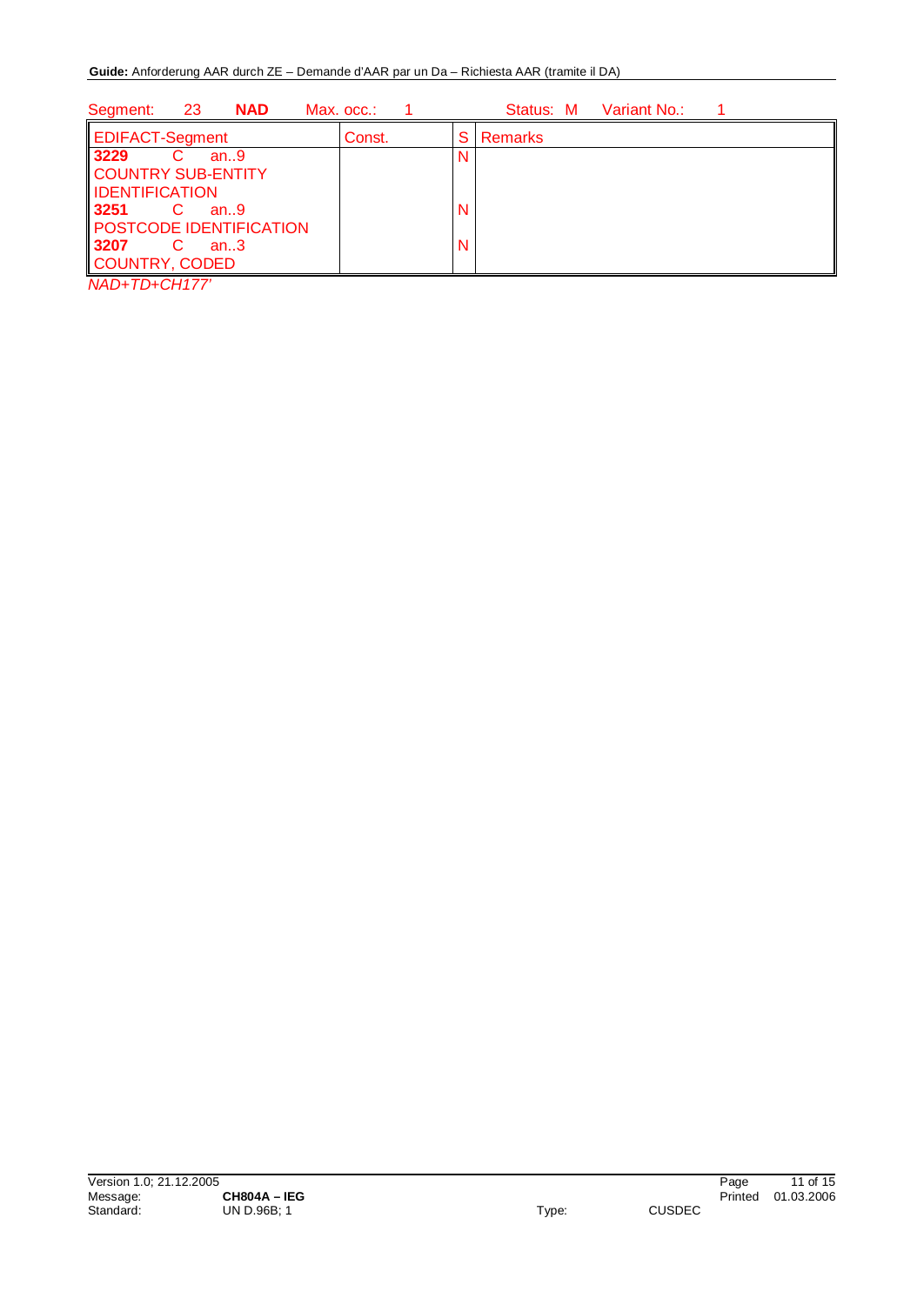Segment: 33 **UNS** Max. occ.: 1 Status: M Variant No.: 1 Name: SECTION CONTROL

| EDIFACT-Segment                                         | Const.              | C. | <b>Remarks</b> |
|---------------------------------------------------------|---------------------|----|----------------|
| <b>UNS</b><br>0081<br>м<br>a1<br>SECTION IDENTIFICATION | <b>UNS</b><br>$+D'$ |    |                |
| $\overline{\phantom{a}}$                                |                     |    |                |

*UNS+D'*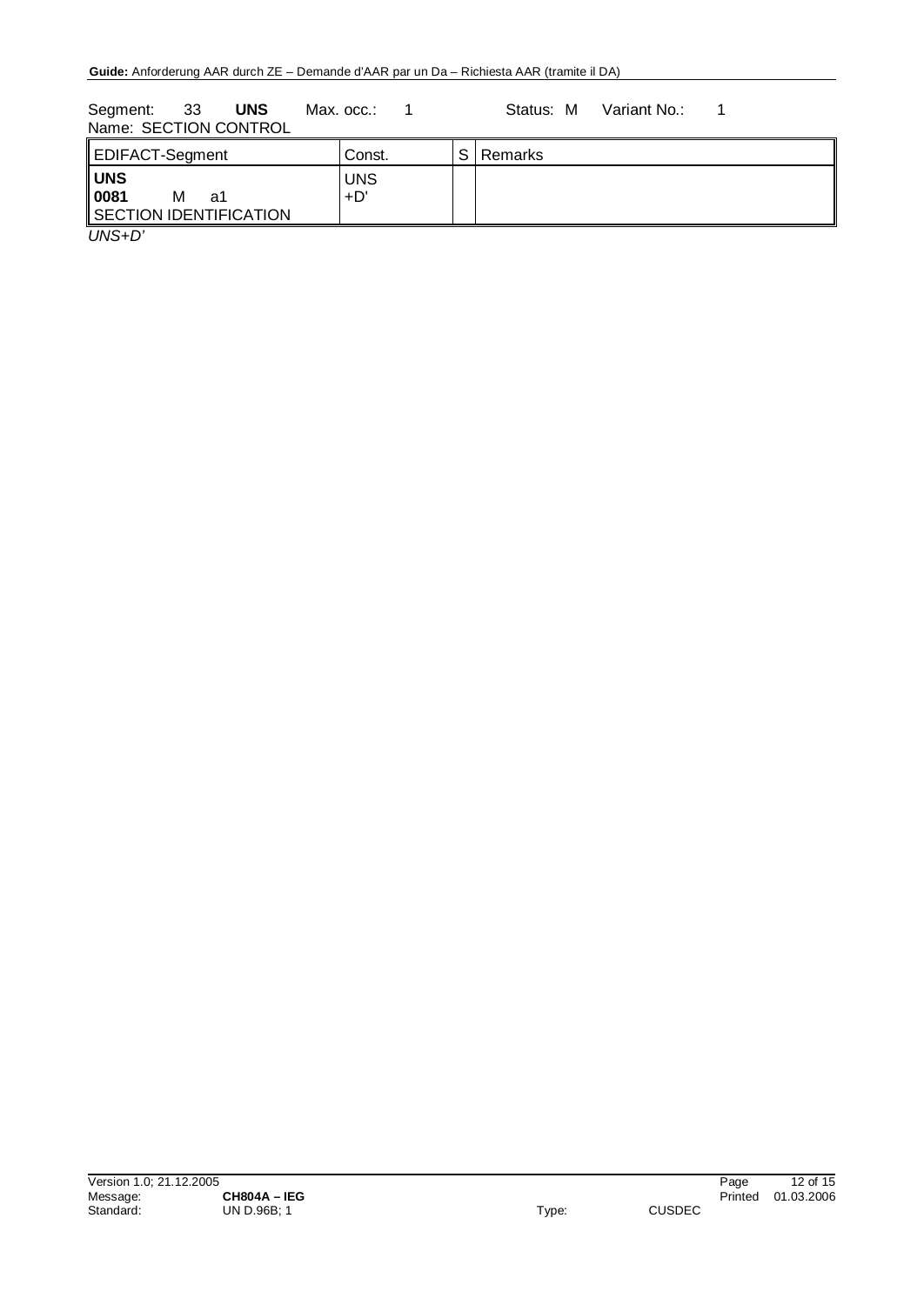Segment: 145 UNS Max. occ.: 1 Status: M Variant No.: 1 Name: SECTION CONTROL

| UNS<br><b>UNS</b><br>0081<br>$+S'$<br>м<br>a1<br>SECTION IDENTIFICATION | EDIFACT-Segment | Const. | S Remarks |
|-------------------------------------------------------------------------|-----------------|--------|-----------|
|                                                                         |                 |        |           |

*UNS+S'*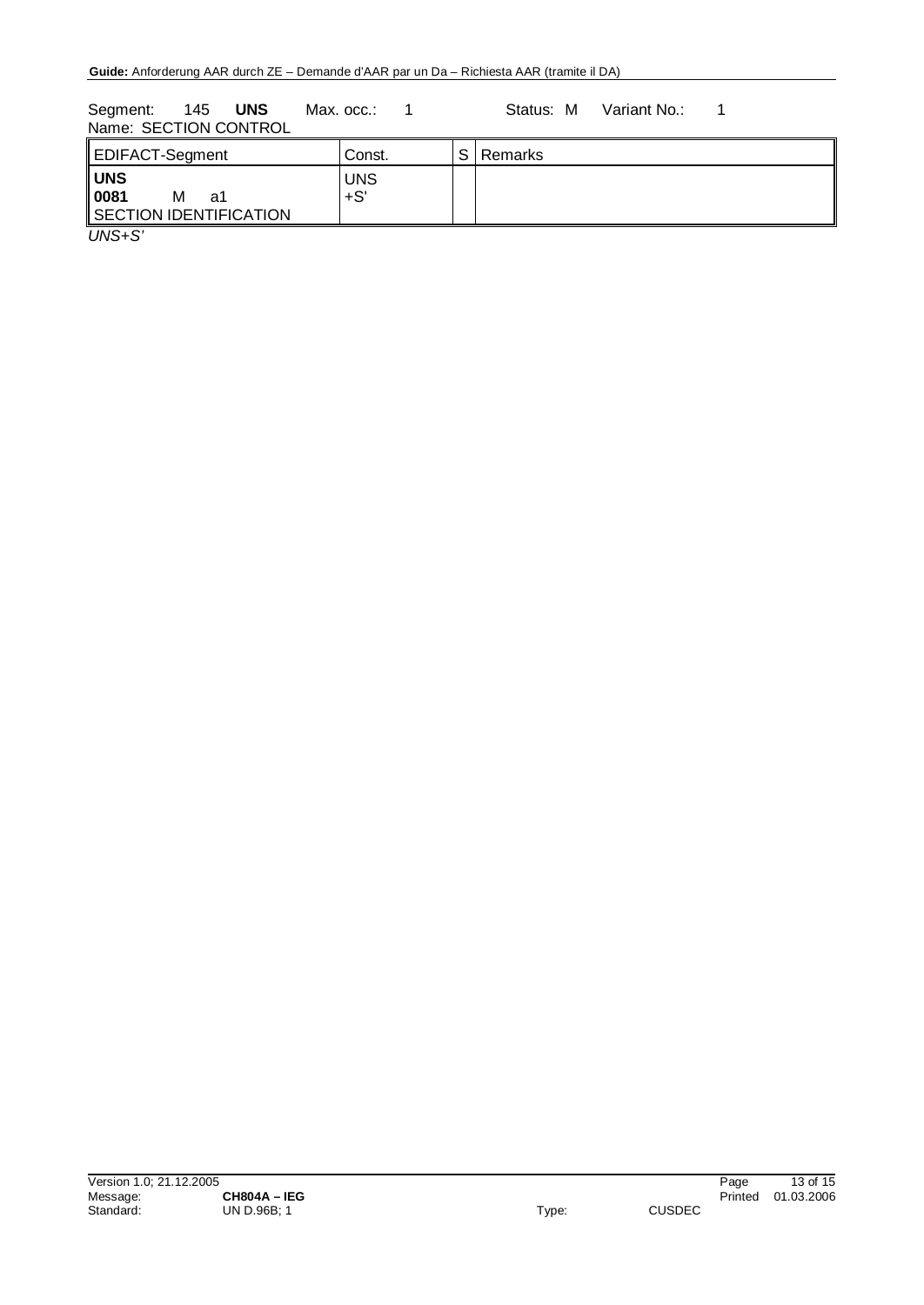Segment: 152 UNT Max. occ.: 1 Status: M Variant No.: 1 Name: MESSAGE TRAILER

| EDIFACT-Segment                                                                                                                     | Const.                                      | S | Remarks      |
|-------------------------------------------------------------------------------------------------------------------------------------|---------------------------------------------|---|--------------|
| ll UNT<br>0074<br>м<br>n. 6<br>NUMBER OF SEGMENTS IN A<br>MESSAGE<br>  0062<br>м<br>an14<br>$\parallel$ MESSAGE REFERENCE<br>NUMBER | <b>UNT</b><br>$+10$<br>+ch804a00000<br>001' |   | $=$ UNH 0062 |

*UNT+10+ch804a00000001'*